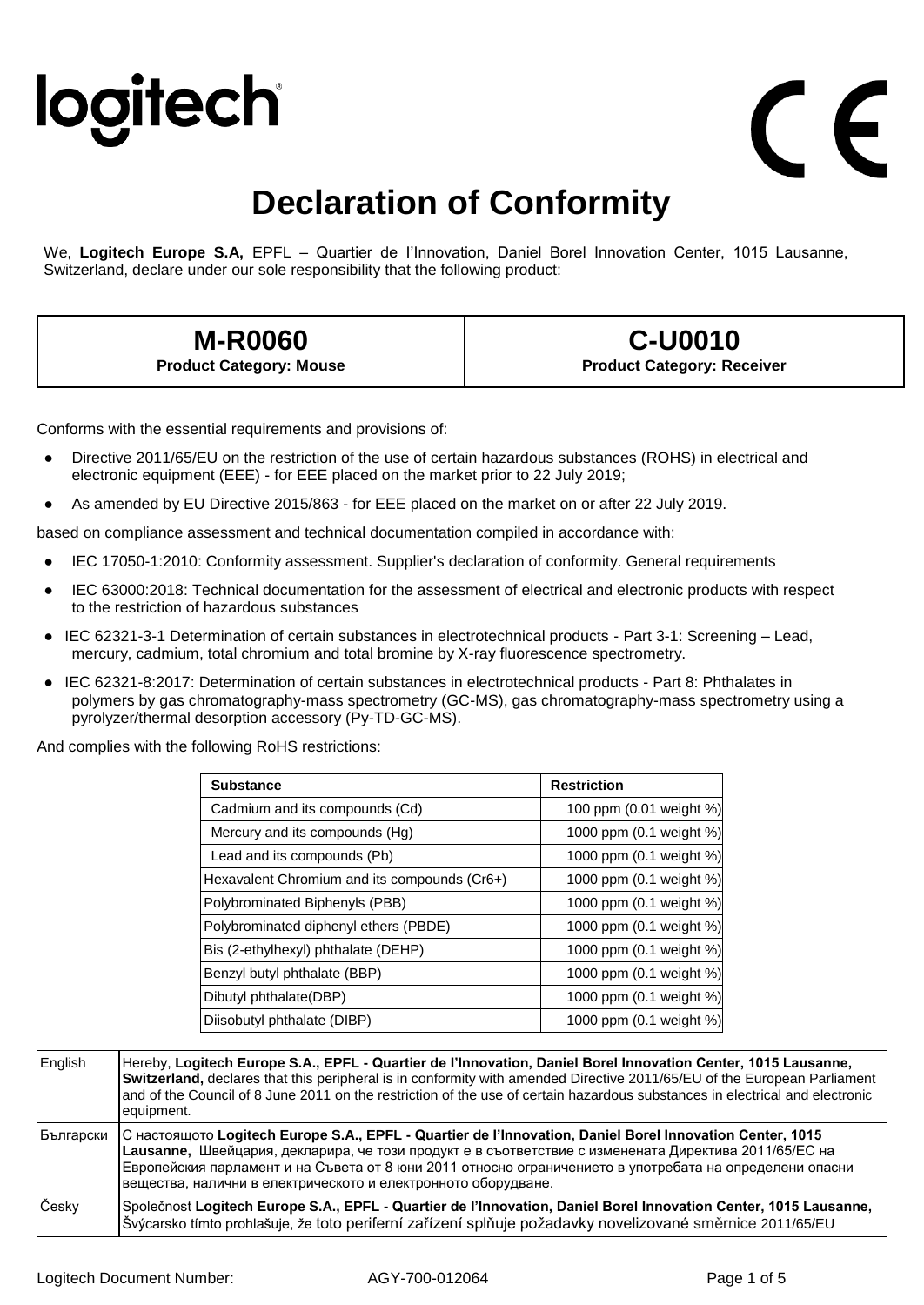|            | Evropského parlamentu a Rady z 8. června 2011 týkající se omezení použití určitých nebezpečných látek v elektrických a<br>elektronických zařízeních.                                                                                                                                                                                                                                                                              |
|------------|-----------------------------------------------------------------------------------------------------------------------------------------------------------------------------------------------------------------------------------------------------------------------------------------------------------------------------------------------------------------------------------------------------------------------------------|
| Dansk      | Hermed erklærer Logitech Europe S.A., EPFL - Quartier de l'Innovation, Daniel Borel Innovation Center, 1015<br>Lausanne, Schweiz, at produktet overholder Europa-Parlamentets og Rådets ændrede Direktiv 2011/65/EU af 8. juni 2011<br>vedrørende begrænsningen af anvendelse af visse sundhedsskadelige stoffer i elektrisk og elektronisk udstyr.                                                                               |
| Deutsch    | Logitech Europe S.A., EPFL - Quartier de l'Innovation, Daniel Borel Innovation Center, 1015 Lausanne, Schweiz,<br>erklärt, dass dieses Produkt der überarbeiteten Richtlinie 2011/65/EU des Europäischen Parlaments und des Rats vom 8.<br>Juni 2011 zur Beschränkung der Verwendung bestimmter gefährlicher Stoffe in elektrischen und elektronischen Geräten<br>entspricht.                                                     |
| Ελληνική   | Δια του παρόντος, η Logitech Europe S.A., EPFL - Quartier de l'Innovation, Daniel Borel Innovation Center, 1015<br>Lausanne,, Ελβετία, δηλώνει ότι αυτό το προϊόν συμμορφώνεται με την τροποποιημένη οδηγία 2011/65/ΕΕ του<br>Ευρωπαϊκού Κοινοβουλίου και του Συμβουλίου της 8ης Ιουνίου 2011 σχετικά με τον περιορισμό της χρήσης ορισμένων<br>επικίνδυνων ουσιών στον ηλεκτρικό και ηλεκτρονικό εξοπλισμό.                      |
| Eesti      | Käesolevaga kinnitab Logitech Europe S.A., EPFL - Quartier de l'Innovation, Daniel Borel Innovation Center, 1015<br>Lausanne, Šveits, et see toode on kooskõlas Euroopa Parlamendi ja nõukogu 8. juuni 2011. aasta muudetud direktiiviga<br>2011/65/EL teatavate ohtlike ainete kasutamise piiramise kohta elektri- ja elektroonikaseadmetes.                                                                                     |
| Español    | Por la presente, Logitech Europe S.A., EPFL - Quartier de l'Innovation, Daniel Borel Innovation Center, 1015<br>Lausanne, Suiza, declara que este producto cumple con la directiva enmendada 2011/65/EU del Parlamento Europeo y<br>del Consejo del 8 de junio de 2011 sobre la restricción de uso de ciertas sustancias peligrosas en equipos eléctricos y<br>electrónicos.                                                      |
| Français   | Par la présente, Logitech Europe S.A., Logitech Europe S.A., EPFL - Quartier de l'Innovation, Daniel Borel<br>Innovation Center, 1015 Lausanne, Suisse, déclare que ce produit est conforme à la directive modifiée 2011/65/EU du<br>Parlement européen et du Conseil du 8 juin 2011 relative à la limitation de l'utilisation de certaines substances<br>dangereuses dans les équipements électriques et électroniques (LSDEEE). |
| Hrvatski   | Ovime Logitech Europe S.A., EPFL - Quartier de l'Innovation, Daniel Borel Innovation Center, 1015 Lausanne, u<br>Švicarskoj izjavljuje da je ovaj proizvod usklađen s dopunjenom direktivom 2011/65/EU Europskog parlamenta i Vijeća od<br>8. lipnja, 2011. o ograničenju upotrebe određenih opasnih tvari u električnoj i elektroničkoj opremi.                                                                                  |
| Íslenska   | Hér með lýsir Logitech Europe S.A., EPFL - Quartier de l'Innovation, Daniel Borel Innovation Center, 1015<br>Lausanne, Sviss, bví yfir að þessi vara samræmist breyttri tilskipun Evrópuþingsins og ráðsins 2011/65/ESB frá 8. júní<br>2011 um takmarkanir á notkun ákveðinna hættulegra efna í rafmagns- og rafeindabúnaði.                                                                                                      |
| Italiano   | Con la presente, Logitech Europe S.A., EPFL - Quartier de l'Innovation, Daniel Borel Innovation Center, 1015<br>Lausanne, Svizzera, dichiara che questo prodotto è conforme alla Direttiva modificata 2011/65/EU del Parlamento<br>europeo e del Consiglio dell'8 giugno 2011 sulle limitazioni d'uso di determinate sostanze nocive nelle apparecchiature<br>elettriche ed elettroniche.                                         |
| Latviski   | Ar šo uzņēmums Logitech Europe S.A., EPFL - Quartier de l'Innovation, Daniel Borel Innovation Center, 1015<br>Lausanne, Šveice, apliecina, ka šis produkts atbilst grozītajai Eiropas Padomes un Parlamenta Direktīvai 2011/65/ES<br>(2011. gada 8. jūnijs) par dažu bīstamu vielu izmantošanas ierobežošanu elektriskās un elektroniskās ierīcēs.                                                                                |
| Lietuvių   | Šiuo Logitech Europe S.A, Logitech Europe S.A. EPFL - Quartier de l'Innovation, Daniel Borel Innovation Center,<br>1015 Lausanne, Šveicarija, pareiškia, kad šis produktas atitinka pakeistą 2011 m. birželio 8 d. Europos Parlamento ir<br>Tarybos direktyvą 2011/65/ES dėl atskirų pavojingų medžiagų naudojimo elektrinėje ir elektroninėje įrangoje apribojimo.                                                               |
| Magyar     | A Logitech Europe S.A., EPFL - Quartier de l'Innovation, Daniel Borel Innovation Center, 1015 Lausanne, Svájc,<br>kijelenti, hogy ez a termék megfelel az Európai Parlament és a Tanács 2011. június 8-án kelt, 2011/65/EU számú<br>módosított irányelvének, amely az elektromos és elektronikai termékekben korlátozza bizonyos veszélyes anyagok<br>felhasználását.                                                             |
| Malti      | Hawnhekk, Logitech Europe S.A., EPFL - Quartier de l'Innovation, Daniel Borel Innovation Center, 1015 Lausanne,<br>I-Iżvizzera, tiddikjara li dan il-prodott hu konformi mad-Direttiva 2011/65/UE tal-Parlament Ewropew u tal-Kunsill tat-8 ta'<br>Gunju, 2011, kif emendata, dwar ir-restrizzjoni tal-użu ta' certi sustanzi perikolużi f tagħmir elettriku u elettroniku.                                                       |
| Nederlands | Hierbij verklaart Logitech Europe S.A., EPFL - Quartier de l'Innovation, Daniel Borel Innovation Center, 1015<br>Lausanne, Zwitserland, dat dit product in overeenstemming is met de gewijzigde richtlijn 2011/65/EU van het Europees<br>Parlement en de Raad van 8 juni 2011 betreffende beperking van het gebruik van bepaalde gevaarlijke stoffen in<br>elektrische en elektronische apparatuur.                               |
| Norsk      | Logitech Europe S.A., EPFL - Quartier de l'Innovation, Daniel Borel Innovation Center, 1015 Lausanne, Sveits,<br>erklærer herved at dette produktet overholder revidert direktiv 2011/65/EF fra Europaparlamentet og Det<br>europeiske råd av 8. juni 2011, om begrensningen av bruk av visse skadelige stoffer i elektrisk og elektronisk utstyr.                                                                                |
| Polski     | Firma Logitech Europe S.A., EPFL - Quartier de l'Innovation, Daniel Borel Innovation Center, 1015 Lausanne,<br>Szwajcaria, potwierdza niniejszym, że produkt jest zgodny ze zmienioną Dyrektywą 2011/65/UE Parlamentu Europejskiego<br>i Rady z 8 czerwca 2011 r. dotyczącą ograniczenia wykorzystania niektórych niebezpiecznych substancji w urządzeniach<br>elektrycznych i elektronicznych.                                   |
| Português  | Pelo presente documento, a Logitech Europe S.A., EPFL - Quartier de l'Innovation, Daniel Borel Innovation Center,<br>1015 Lausanne, Suíça, declara que este produto está em conformidade com a modificação da Directiva 2011/65/EU do<br>Parlamento Europeu e do Conselho de 8 de Junho de 2011 relativa à restrição do uso de determinadas substâncias<br>perigosas em equipamentos eléctricos e electrónicos.                   |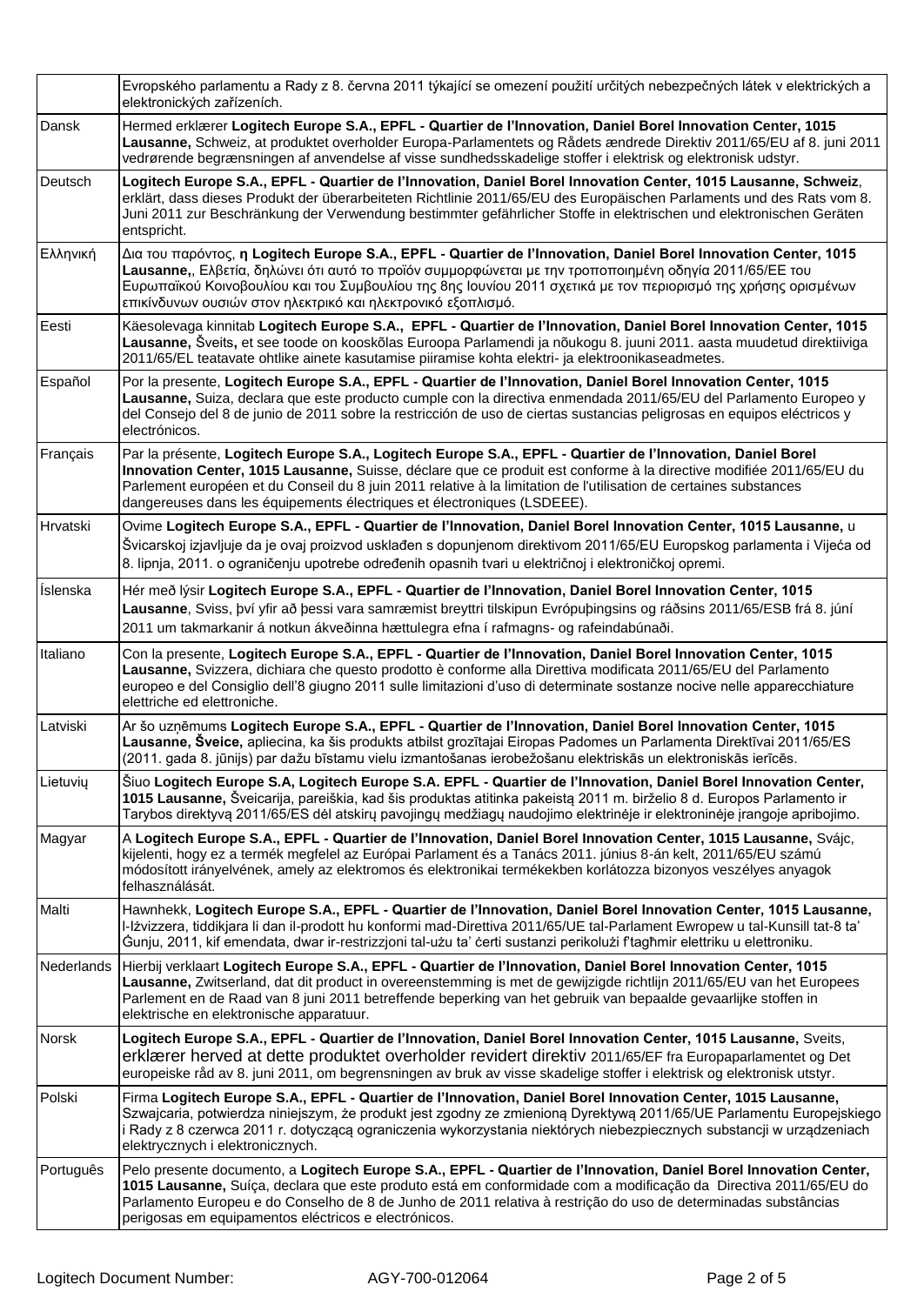| Română    | Prin prezenta, Logitech Europe S.A., EPFL - Quartier de l'Innovation, Daniel Borel Innovation Center, 1015<br>Lausanne, Elveția, declară că acest produs respectă prevederile Directivei modificate 65/2011/UE a Parlamentului<br>European și a Consiliului Europei din 8 iunie 2011 privind restricțiile de utilizare a anumitor substanțe periculoase în<br>echipamentele electrice și electronice. |
|-----------|-------------------------------------------------------------------------------------------------------------------------------------------------------------------------------------------------------------------------------------------------------------------------------------------------------------------------------------------------------------------------------------------------------|
| Slovensko | S tem dokumentom podjetje Logitech Europe S.A, Logitech Europe S.A. EPFL - Quartier de l'Innovation, Daniel<br>Borel Innovation Center, 1015 Lausanne,, Švica, izjavlja, da je izdelek v skladu s spremenjeno direktivo 2011/65/EU o<br>omejitvi določenih nevarnih snovi v električni in elektronski opremi, ki sta jo Evropski parlament in Svet sprejela 8. junija<br>2011.                        |
| Slovensky | Spoločnosť Logitech Europe S.A., EPFL - Quartier de l'Innovation, Daniel Borel Innovation Center, 1015 Lausanne,,<br>Švajčiarsko týmto vyhlasuje, že toto periférne zariadenie spĺňa požiadavky novelizovanej smernice 2011/65/EU<br>Európskeho parlamentu a Rady z 8. júna 2011 týkajúce sa obmedzenia použitia určitých nebezpečných látok v elektrických<br>a elektronických zariadeniach.         |
| Suomi     | Logitech Europe S.A., EPFL - Quartier de l'Innovation, Daniel Borel Innovation Center, 1015 Lausanne,, Sveitsi,<br>vakuuttaa täten, että tämä tuote vastaa Euroopan parlamentin ja Eurooppa-neuvoston 8.6.2011 asettamaa muutettua<br>direktiiviä 2011/65/EU tiettyjen vaarallisten aineiden käytön rajoittamisesta sähkö- ja elektroniikkalaitteissa.                                                |
| Svenska   | Härmed deklarerar Logitech Europe S.A., EPFL - Quartier de l'Innovation, Daniel Borel Innovation Center, 1015<br>Lausanne, Schweiz att den här produkten överensstämmer med Europaparlamentets och rådets ändrade direktiv<br>2011/65/EU av den 8 juni 2011 om begränsning av användning av vissa farliga ämnen i elektrisk och elektronisk<br>utrustning.                                            |
| Türkçe    | İşbu vesileyle, Logitech Europe SA., EPFL - Quartier de l'Innovation, Daniel Borel Innovation Center, 1015<br>Lausanne, İsviçre, bu çevre biriminin elektrik ve elektronik cihazlardaki belirli tehlikeli maddelerin kullanımını sınırlandıran<br>2011/65/EU sayılı ve 8 Haziran 2011 tarihli, tadil edilen Avrupa Parlamentosu ve Konsey Direktifi ile uyumlu olduğunu<br>beyan eder.                |
| Russia    | Настоящим компания Logitech Europe S.A., EPFL - Quartier de l'Innovation, Daniel Borel Innovation Center, 1015<br>Lausanne, Швейцария, заявляет, что данный продукт соответствует дополненной Директиве 2011/65/EU<br>Европейского парламента и Европейского совета от 8 июня 2011 г. в отношении ограничения использования ряда<br>опасных веществ в электрическом и электронном оборудовании.       |

Conforms with the essential requirements and provisions of:

● Radio Equipment Directive (RED) 2014/53/EU of 16 April 2014.

The conformity assessment procedure in Annex II was applied for Directive 2014/53/EU.

The following standards and/or normative documents have been applied:

| <b>Product Model: M-R0060</b>            |                                                                                                                 |
|------------------------------------------|-----------------------------------------------------------------------------------------------------------------|
| Health & Safety<br>(Article 3.1a of RED) | EN 62368-1:2014/A11:2017<br>EN 62479:2010                                                                       |
| <b>EMC</b><br>(Article 3.1b of RED)      | EN 301 489-1 v2.1.1<br>EN 301 489-3 v2.1.1<br>EN 61000-3-3:2013*<br>EN 61000-3-2:2014*<br>EN 55032:2012+AC:2013 |
| Spectrum<br>(Article 3.2 of RED)         | EN 300 440 v2.1.1                                                                                               |

\*Standard not applicable to the product

## **Product Model: C-U0010**

| Health & Safety<br>(Article 3.1a of RED) | EN 62368-1:2014/A11:2017<br>EN 62479:2010                                                                       |
|------------------------------------------|-----------------------------------------------------------------------------------------------------------------|
| <b>EMC</b><br>(Article 3.1b of RED)      | EN 301 489-1 v2.1.1<br>EN 301 489-3 v2.1.1<br>EN 61000-3-3:2013*<br>EN 61000-3-2:2014*<br>EN 55032:2012+AC:2013 |
| Spectrum<br>(Article 3.2 of RED)         | EN 300 440 v2.1.1                                                                                               |
| *Ctondord not opplicable to the product  |                                                                                                                 |

\*Standard not applicable to the product

English Hereby, **Logitech Europe S.A., EPFL - Quartier de I'Innovation, Daniel Borel Innovation Center, 1015 Lausanne, Switzerland,** declares that this Radio-Frequency peripheral is in compliance with the essential requirements and other relevant provisions of Directive 2014/53/EU.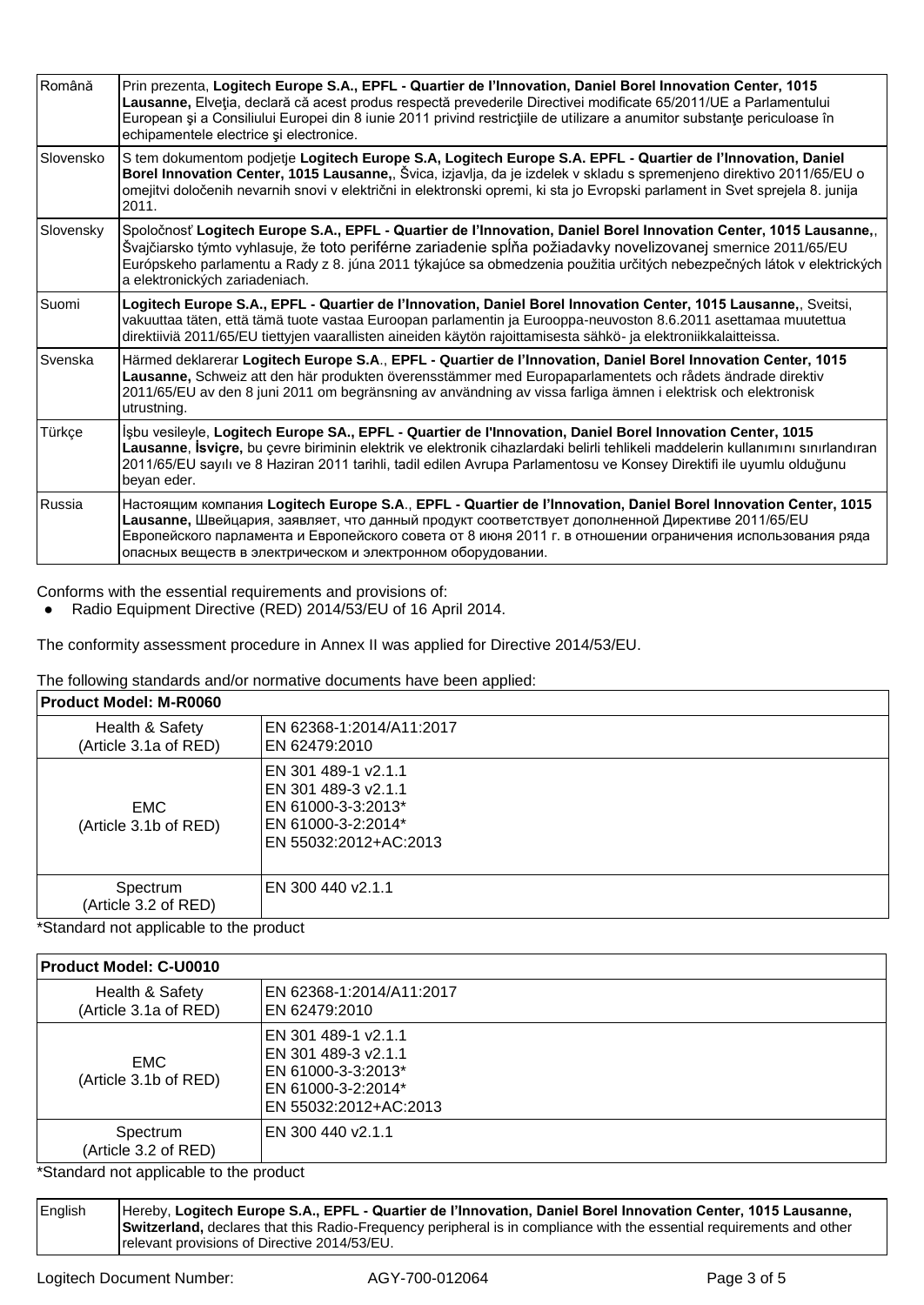| Български         | С настоящото, Logitech Europe S.A., EPFL - Quartier de l'Innovation, Daniel Borel Innovation Center, 1015 Лозана,<br>Швейцария, декларира че това периферно устройство за радиочестоти е в съответствие със съществените<br>изисквания и другите съответни разпоредби на Директива 2014/53/EC.                               |
|-------------------|------------------------------------------------------------------------------------------------------------------------------------------------------------------------------------------------------------------------------------------------------------------------------------------------------------------------------|
| Česky             | Logitech Europe S.A., EPFL - Quartier de l'Innovation, Daniel Borel Innovation Center, 1015 Lausanne,, Švýcarsko,<br>tímto prohlašuje, že toto periferní zařízení využívající rádiové frekvence je ve shodě se základními požadavky a dalšími<br>příslušnými ustanoveními směrnice 2014/53/EU.                               |
| Dansk             | Undertegnede Logitech Europe S.A., EPFL - Quartier de l'Innovation, Daniel Borel Innovation Center, 1015<br>Lausanne, Schweiz, erklærer herved, at følgende radioudstyr overholder de væsentlige krav og øvrige relevante krav i<br>direktiv 2014/53/EU.                                                                     |
| Deutsch           | Hiermit erklärt Logitech Europe S.A., EPFL - Quartier de l'Innovation, Daniel Borel Innovation Center, 1015<br>Lausanne, Schweiz, dass sich dieses Peripheriegerät mit Funkfunktion in Übereinstimmung mit den grundlegenden<br>Anforderungen und den übrigen einschlägigen Bestimmungen der Richtlinie 2014/53/EU befindet. |
| Ελληνική          | Με την παρούσα η Logitech Europe S.A., EPFL - Quartier de l'Innovation, Daniel Borel Innovation Center, 1015<br>Λοζάνη, Ελβετία, δηλώνει ότι ο παρών εξοπλισμός ραδιοσυχνοτήτων συμμορφώνεται προς τις ουσιώδεις απαιτήσεις και<br>τις λοιπές σχετικές διατάξεις της οδηγίας 2014/53/ΕΕ.                                     |
| Eesti             | Käesolevaga kinnitab Logitech Europe S.A., EPFL - Quartier de l'Innovation, Daniel Borel Innovation Center, 1015<br>Lausanne, Šveits, selle raadioseadme vastavust direktiivi 2014/53/EL põhinõuetele ja nimetatud direktiivist tulenevatele<br>teistele asjakohastele sätetele.                                             |
| Español           | Por medio de la presente Logitech Europe S.A., EPFL - Quartier de l'Innovation, Daniel Borel Innovation Center,<br>1015 Lausana, Suiza, declara que este periférico de radiofrecuencia cumple con los requisitos esenciales y cualesquiera<br>otras disposiciones aplicables o exigibles de la Directiva 2014/53/UE.         |
| Français          | Par la présente Logitech Europe S.A., EPFL - Quartier de l'Innovation, Daniel Borel Innovation Center, 1015<br>Lausanne, Suisse, déclare que ce dispositif radiofréquence est conforme aux exigences essentielles et aux autres<br>dispositions pertinentes de la directive 2014/53/UE.                                      |
| Hrvatski          | Ovime Logitech Europe S.A., EPFL - Quartier de l'Innovation, Daniel Borel Innovation Center, 1015 Lausanne, u<br>Švicarskoj izjavljuje da je ovaj periferni uređaj koji emitira radijske frekvencije usklađen s bitnim zahtjevima i drugim<br>relevantnim odredbama Direktive 2014/53/EU.                                    |
| <b>İslenska</b>   | Hér með lýsir Logitech Europe S.A., EPFL - Quartier de l'Innovation, Daniel Borel Innovation Center, 1015<br>Lausanne, Sviss, yfir því að þráðlausi búnaðurinn er í samræmi við grunnkröfur og aðrar kröfur, sem gerðar eru í tilskipun<br>2014/53/EU.                                                                       |
| Italiano          | Con la presente Logitech Europe S.A., EPFL - Quartier de l'Innovation, Daniel Borel Innovation Center, 1015<br>Losanna, Svizzera, dichiara che questo dispositivo a radiofrequenza è conforme ai requisiti essenziali ed alle altre<br>disposizioni pertinenti stabilite dalla direttiva 2014/53/UE.                         |
| Latviski          | Ar šo Logitech Europe S.A., EPFL - Quartier de l'Innovation, Daniel Borel Innovation Center, 1015 Lausanne,,<br>Šveice, deklarē, ka radiofrekvenču perifērā ierīce atbilst Direktīvas 2014/53/ES būtiskajām prasībām un citiem ar to<br>saistītajiem noteikumiem.                                                            |
| Lietuvių          | Šiuo Logitech Europe S.A., EPFL - Quartier de l'Innovation, Daniel Borel Innovation Center, 1015 Lozana, Šveicarija,<br>deklaruoja, kad šis Radijo dažnių periferinis įrenginys atitinka esminius reikalavimus ir kitas 2014/53/ES Direktyvos<br>nuostatas.                                                                  |
| Magyar            | Alulírott, Logitech Europe S.A., EPFL - Quartier de l'Innovation, Daniel Borel Innovation Center, 1015 Lausanne,<br>Svájc, nyilatkozom, hogy a rádiófrekvenciás készülék megfelel a vonatkozó alapvető követelményeknek és az 2014/53/EU<br>irányelv egyéb előírásainak.                                                     |
| Malti             | Hawnhekk, Logitech Europe S.A., EPFL - Quartier de l'Innovation, Daniel Borel Innovation Center, 1015 Lausanne,,<br>Isvizzera, tiddikjara li dan it-tagħmir tar-Radju Frekwenza hu konformi mal-ħtiġijiet essenzjali u ma' provvedimenti rilevanti<br>oħrajn ta' Direttiva 2014/53/UE.                                       |
| <b>Nederlands</b> | Hierbij verklaart Logitech Europe S.A., EPFL - Quartier de l'Innovation, Daniel Borel Innovation Center, 1015<br>Lausanne,, Zwitserland, dat het toestel radiofrequentierandapparaat in overeenstemming is met de essentiële eisen en de<br>andere relevante bepalingen van richtlijn 2014/53/EU.                            |
| Norsk             | Logitech Europe S.A., EPFL - Quartier de l'Innovation, Daniel Borel Innovation Center, 1015 Lausanne, Sveits,<br>erklærer herved at dette radioutstyret er i samsvar med de grunnleggende krav og øvrige relevante krav i direktiv<br>2014/53/EU.                                                                            |
| Polski            | Niniejszym Logitech Europe S.A., EPFL - Quartier de l'Innovation, Daniel Borel Innovation Center, 1015 Lozanna,<br>Szwajcaria, oświadcza, że Zewnętrzne urządzenie radiowe jest zgodny z zasadniczymi wymogami oraz pozostałymi<br>stosownymi postanowieniami Dyrektywy 2014/53/UE.                                          |
| Português         | Logitech Europe S.A, Logitech Europe S.A., EPFL - Quartier de l'Innovation, Daniel Borel Innovation Center, 1015<br>Lausanne, Suíça, declara que este periférico de radiofrequência está em conformidade com os requisitos essenciais e<br>outras disposições da Directiva 2014/53/UE.                                       |
| Română            | Prin prezenta, Logitech Europe S.A., Logitech Europe S.A. EPFL - Quartier de l'Innovation, Daniel Borel Innovation<br>Center, 1015 Lausanne, Elveția, declară că acest periferic de radio frecvență respectă cerințele esențiale precum și alte<br>prevederi relevante ale Directivei 2014/53/UE.                            |
| Slovensko         | Logitech Europe S.A., EPFL - Quartier de l'Innovation, Daniel Borel Innovation Center, 1015 Lausanne,, Švica,<br>izjavlja, da je ta radiofrekvenčna naprava v skladu z bistvenimi zahtevami in ostalimi relevantnimi določili direktive<br>2014/53/EU.                                                                       |